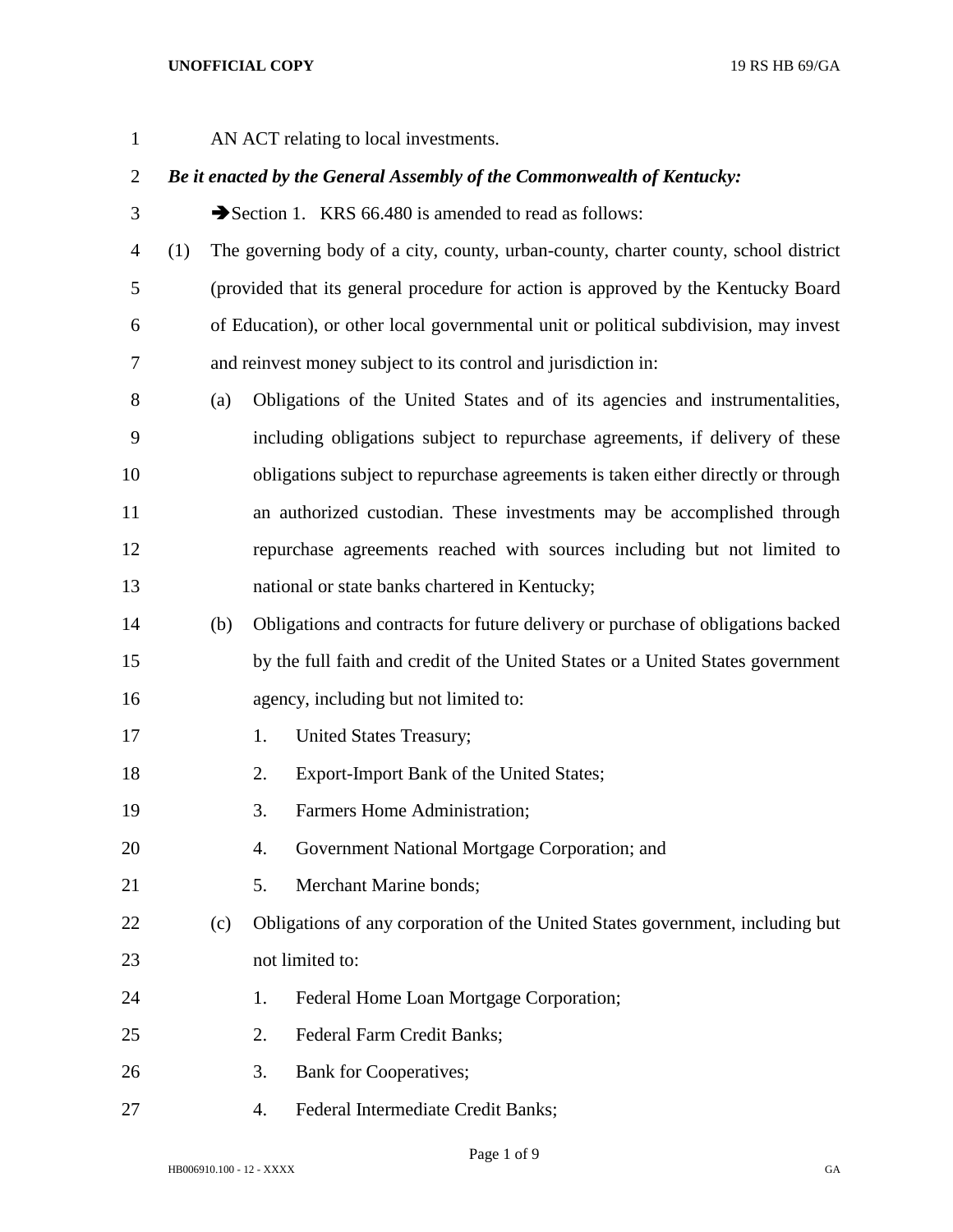| $\mathbf{1}$   |     | 5.<br>Federal Land Banks;                                                                |
|----------------|-----|------------------------------------------------------------------------------------------|
| $\overline{2}$ |     | Federal Home Loan Banks;<br>6.                                                           |
| 3              |     | Federal National Mortgage Association; and<br>7.                                         |
| 4              |     | 8.<br>Tennessee Valley Authority;                                                        |
| 5              | (d) | Certificates of deposit issued by or other interest-bearing accounts of any bank         |
| 6              |     | or savings and loan institution <i>having a physical presence in Kentucky</i> which      |
| 7              |     | are insured by the Federal Deposit Insurance Corporation or similar entity or            |
| 8              |     | which are collateralized, to the extent uninsured, by any obligations, including         |
| 9              |     | surety bonds, permitted by KRS 41.240(4);                                                |
| 10             | (e) | Uncollateralized certificates of deposit issued by any bank or savings and loan          |
| 11             |     | institution <i>having a physical presence in Kentucky</i> rated in one $(1)$ of the      |
| 12             |     | three (3) highest categories by a <b><i>competent</i></b> [nationally recognized] rating |
| 13             |     | agency;                                                                                  |
| 14             | (f) | Bankers' acceptances for banks rated in one (1) of the three (3) highest                 |
| 15             |     | categories by a <i>competent</i> [nationally recognized] rating agency;                  |
| 16             | (g) | Commercial paper rated in the highest category by a <b><i>competent</i></b> [nationally  |
| 17             |     | recognized rating agency;                                                                |
| 18             | (h) | Bonds or certificates of indebtedness of this state and of its agencies and              |
| 19             |     | instrumentalities;                                                                       |
| 20             | (i) | Securities issued by a state or local government, or any instrumentality of              |
| 21             |     | agency thereof, in the United States, and rated in one (1) of the three (3)              |
| 22             |     | highest categories by a <i>competent</i> [nationally recognized] rating agency; [and]    |
| 23             | (j) | Shares of mutual funds <i>and exchange traded funds</i> , each of which shall have       |
| 24             |     | the following characteristics:                                                           |
| 25             |     | The mutual fund shall be an open-end diversified investment company<br>1.                |
| 26             |     | registered under the Federal Investment Company Act of 1940, as                          |
| 27             |     | amended;                                                                                 |

Page 2 of 9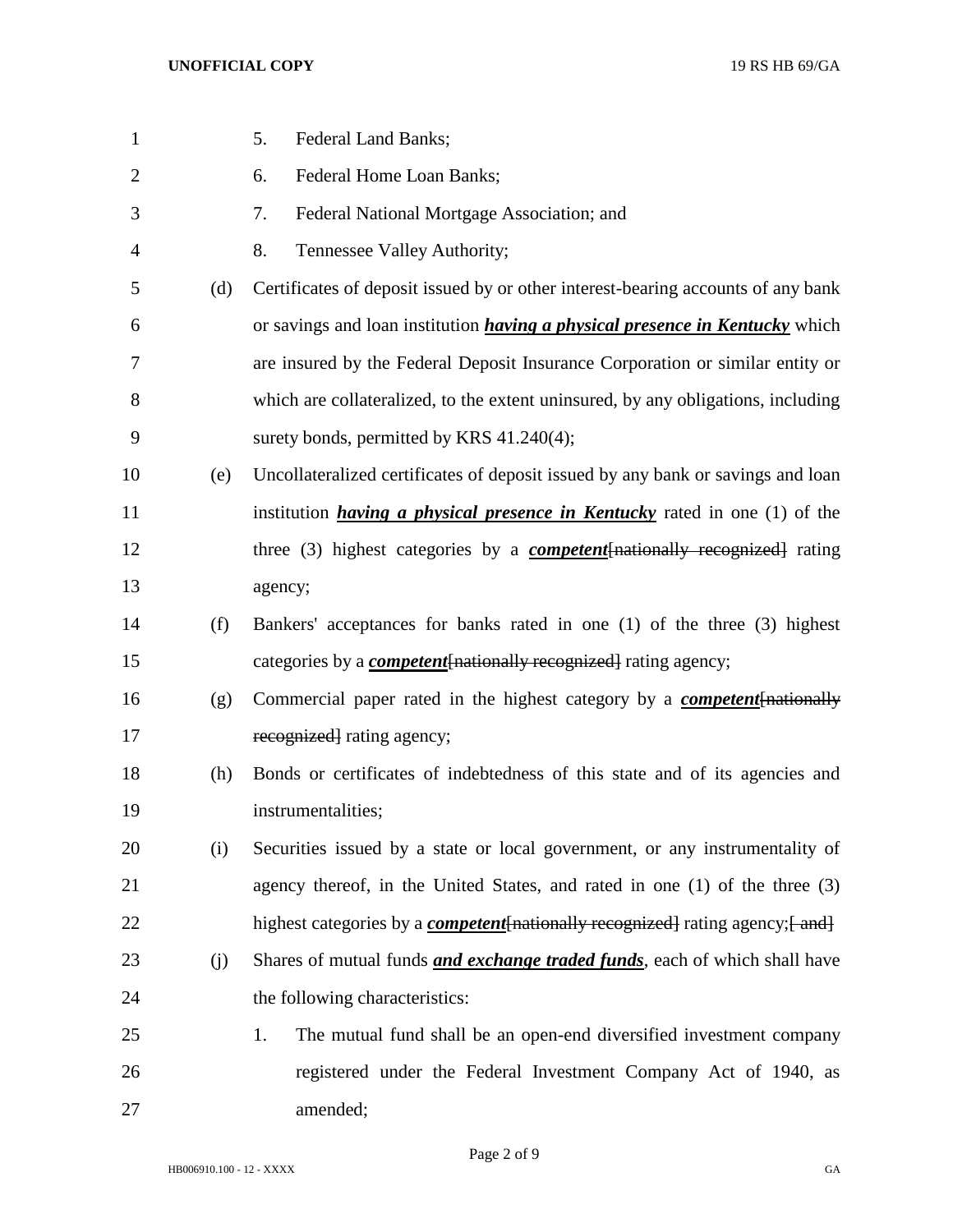| 1              |     |                   | 2.<br>The management company of the investment company shall have been                                                       |
|----------------|-----|-------------------|------------------------------------------------------------------------------------------------------------------------------|
| $\overline{2}$ |     |                   | in operation for at least five (5) years; and                                                                                |
| 3              |     |                   | 3.<br>All of the securities in the mutual fund shall be eligible investments                                                 |
| 4              |     |                   | pursuant to this section;                                                                                                    |
| 5              |     | $\left( k\right)$ | Individual equity securities if the funds being invested are managed by a                                                    |
| 6              |     |                   | professional investment manager regulated by a federal regulatory agency.                                                    |
| 7              |     |                   | The individual equity securities shall be included within the Standard and                                                   |
| 8              |     |                   | Poor's 500 Index, and a single sector shall not exceed twenty-five percent                                                   |
| 9              |     |                   | (25%) of the equity allocation; and                                                                                          |
| 10             |     | (l)               | Individual high-quality corporate bonds that are managed by a professional                                                   |
| 11             |     |                   | <i>investment manager that:</i>                                                                                              |
| 12             |     |                   | Are issued, assumed, or guaranteed by a solvent institution created<br>1.                                                    |
| 13             |     |                   | and existing under the laws of the United States;                                                                            |
| 14             |     |                   | Have a standard maturity of no more than ten (10) years; and<br>2.                                                           |
| 15             |     |                   | Are rated in the three (3) highest rating categories by at least two (2)<br>3.                                               |
| 16             |     |                   | competent credit rating agencies.                                                                                            |
| 17             | (2) |                   | The investment authority provided by subsection (1) of this section shall be subject                                         |
| 18             |     |                   | to the following limitations:                                                                                                |
| 19             |     | (a)               | The amount of money invested at any time by a local government or political                                                  |
| 20             |     |                   | subdivision in $any$ one (1) $\left\{\text{or} \text{more}\right\}$ of the categories of investments                         |
| 21             |     |                   | authorized by subsection (1)(e), (f), (g), $\frac{\text{and}(i)}{k}$ , and (l) of this section                               |
| 22             |     |                   | shall not exceed twenty percent (20%) of the total amount of money invested                                                  |
| 23             |     |                   | by the local government; [ and]                                                                                              |
| 24             |     | (b)               | <b>The amount of money invested at any one (1) time by a local government or</b>                                             |
| 25             |     |                   | a political subdivision in the categories of investments authorized in                                                       |
| 26             |     |                   | <u>subsection <math>(1)(i)</math>, <math>(k)</math>, and <math>(l)</math> of this section shall not, aggregately, exceed</u> |
| 27             |     |                   | forty percent (40%) of the total money invested;                                                                             |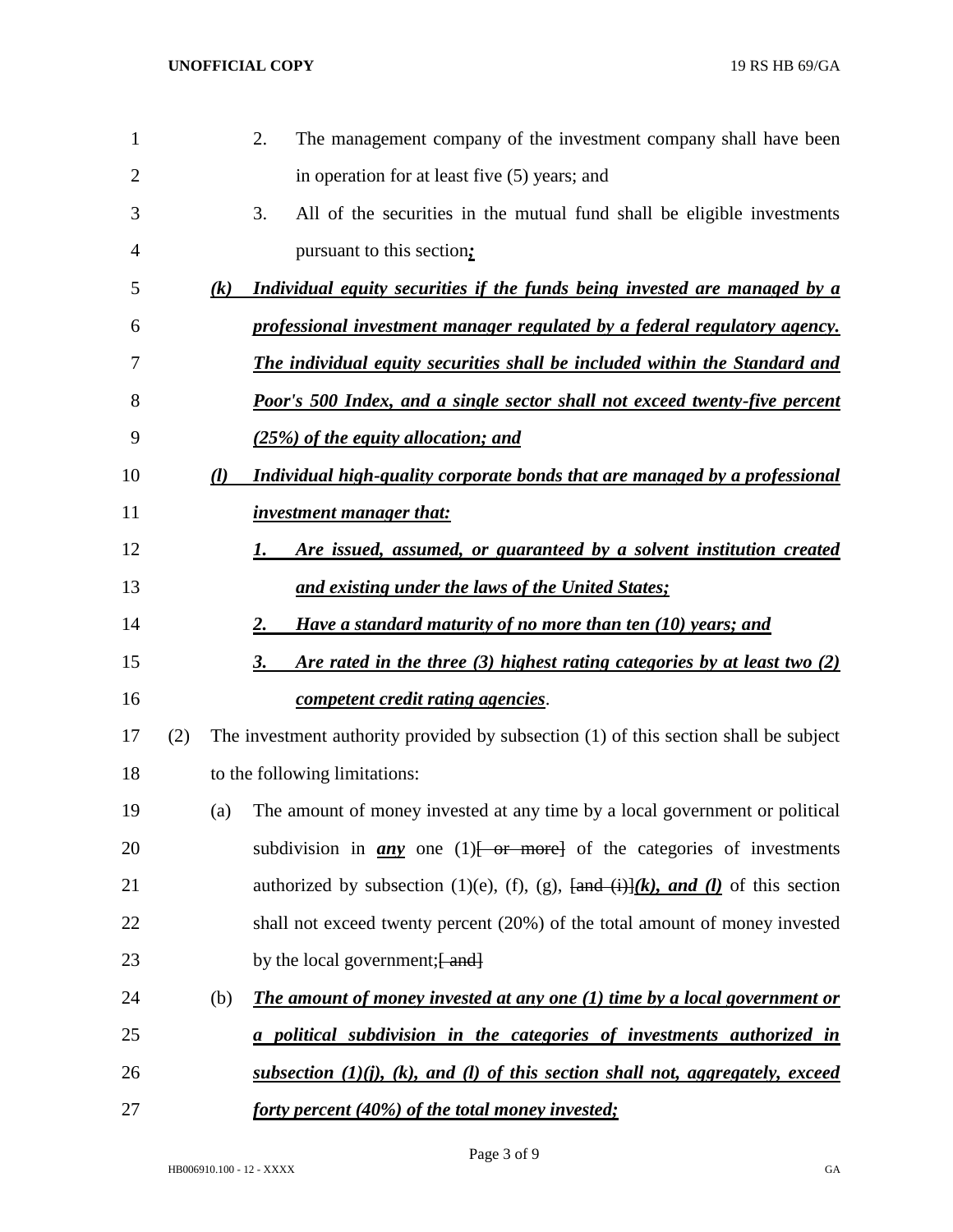| 1  |     | $\left( c\right)$ | No local government or political subdivision shall purchase any investment              |
|----|-----|-------------------|-----------------------------------------------------------------------------------------|
| 2  |     |                   | authorized by subsection (1) of this section on a margin basis or through the           |
| 3  |     |                   | use of any similar leveraging technique; and                                            |
| 4  |     | (d)               | At the time the investment is made, no more than five percent (5%) of the               |
| 5  |     |                   | total amount of money invested by the local governments or political                    |
| 6  |     |                   | subdivisions shall be invested in any one (1) issuer unless:                            |
| 7  |     |                   | The issuer is the United States government or an agency or<br>1.                        |
| 8  |     |                   | instrumentality of the United States government, or an entity which                     |
| 9  |     |                   | has its obligations guaranteed by either the United States government                   |
| 10 |     |                   | or an entity, agency, or instrumentality of the United States                           |
| 11 |     |                   | government;                                                                             |
| 12 |     |                   | The money is invested in a certificate of deposit or other interest-<br>2.              |
| 13 |     |                   | <u>bearing accounts as authorized by subsection <math>(1)(d)</math> and (e) of this</u> |
| 14 |     |                   | section;                                                                                |
| 15 |     |                   | The money is invested in bonds or certificates of indebtedness of this<br>3.            |
| 16 |     |                   | state and its agencies and instrumentalities as authorized in                           |
| 17 |     |                   | <u>subsection (1)(h) of this section; or</u>                                            |
| 18 |     |                   | The money is invested in securities issued by a state or local<br>4.                    |
| 19 |     |                   | government, or any instrumentality or agency thereof, in the United                     |
| 20 |     |                   | States as authorized in subsection $(1)(i)$ of this section.                            |
| 21 | (3) |                   | The governing body of every local government or political subdivision that invests      |
| 22 |     |                   | or reinvests money subject to its control or jurisdiction according to the provisions   |
| 23 |     |                   | of subsection (1) of this section shall by January 1, 1995, adopt a written investment  |
| 24 |     |                   | policy that shall govern the investment of funds by the local government or political   |
| 25 |     |                   | subdivision. The written investment policy shall include but shall not be limited to    |
| 26 |     |                   | the following:                                                                          |

(a) A designation of the officer or officers of the local government or political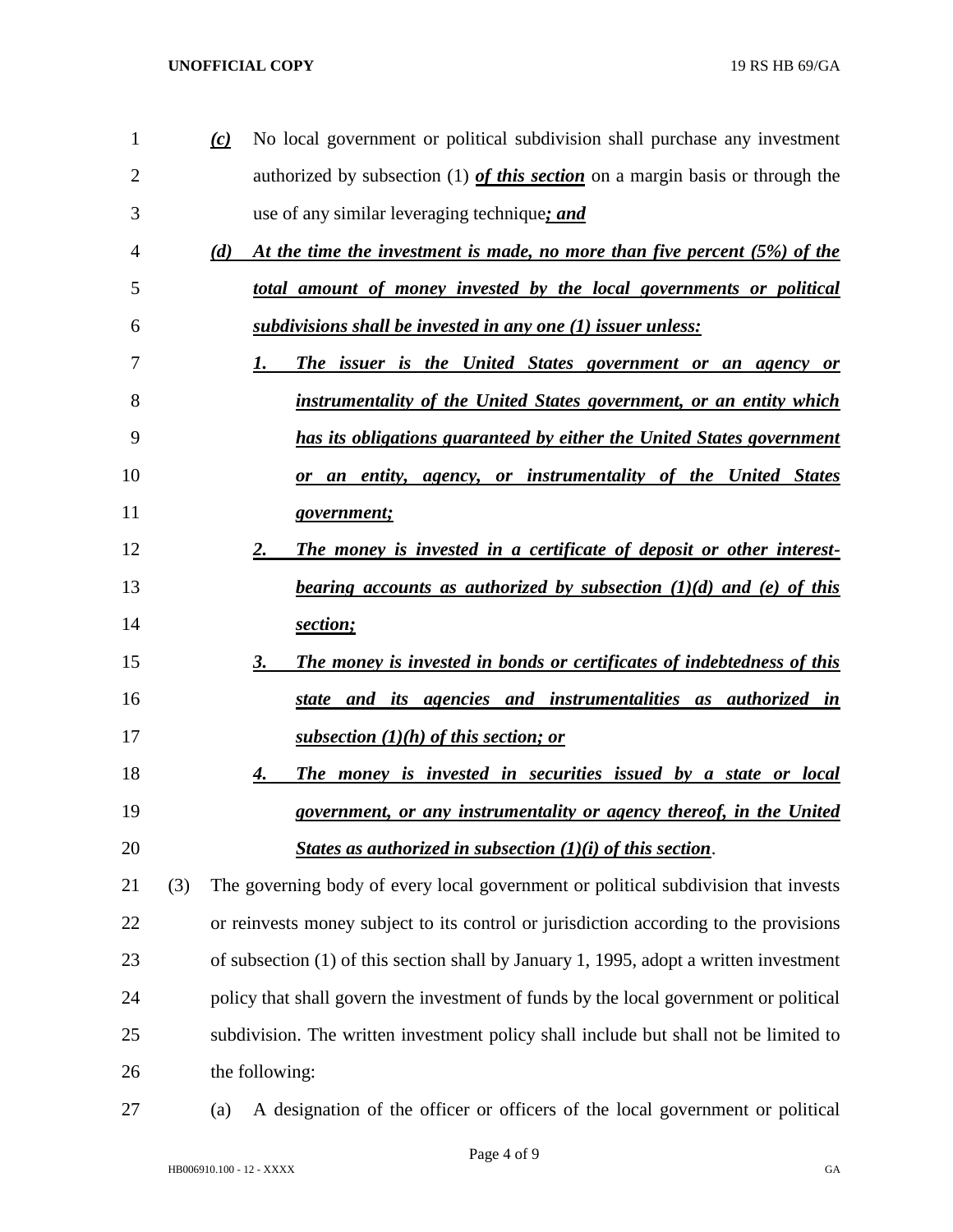| $\mathbf{1}$   |     |     | subdivision who are authorized to invest and oversee the investment of funds;         |
|----------------|-----|-----|---------------------------------------------------------------------------------------|
| $\overline{2}$ |     | (b) | A list of the permitted types of investments;                                         |
| 3              |     | (c) | Procedures designed to secure the local government's or political subdivision's       |
| $\overline{4}$ |     |     | financial interest in the investments;                                                |
| 5              |     | (d) | Standards for written agreements pursuant to which investments are to be              |
| 6              |     |     | made;                                                                                 |
| 7              |     | (e) | Procedures for monitoring, control, deposit, and retention of investments and         |
| 8              |     |     | collateral;                                                                           |
| 9              |     | (f) | Standards for the diversification of investments, including diversification with      |
| 10             |     |     | respect to the types of investments and firms with whom the local government          |
| 11             |     |     | or political subdivision transacts business;                                          |
| 12             |     | (g) | Standards for the qualification of investment agents which transact business          |
| 13             |     |     | with the local government, such as criteria covering creditworthiness,                |
| 14             |     |     | experience, capitalization, size, and any other factors that make a firm capable      |
| 15             |     |     | and qualified to transact business with the local government or political             |
| 16             |     |     | subdivision; and                                                                      |
| 17             |     | (h) | Requirements for periodic reporting to the governing body on the status of            |
| 18             |     |     | invested funds.                                                                       |
| 19             | (4) |     | Sheriffs, county clerks, and jailers, who for the purposes of this section shall be   |
| 20             |     |     | known as county officials, may invest and reinvest money subject to their control     |
| 21             |     |     | and jurisdiction, including tax dollars subject to the provisions of KRS Chapter 134  |
| 22             |     |     | and 160.510, as permitted by this section.                                            |
| 23             | (5) |     | The provisions of this section are not intended to impair the power of a county       |
| 24             |     |     | official, city, county, urban-county, charter county, school district, or other local |
| 25             |     |     | governmental unit or political subdivision to hold funds in deposit accounts with     |
| 26             |     |     | banking institutions as otherwise authorized by law.                                  |
| 27             | (6) |     | The governing body or county official may delegate the investment authority           |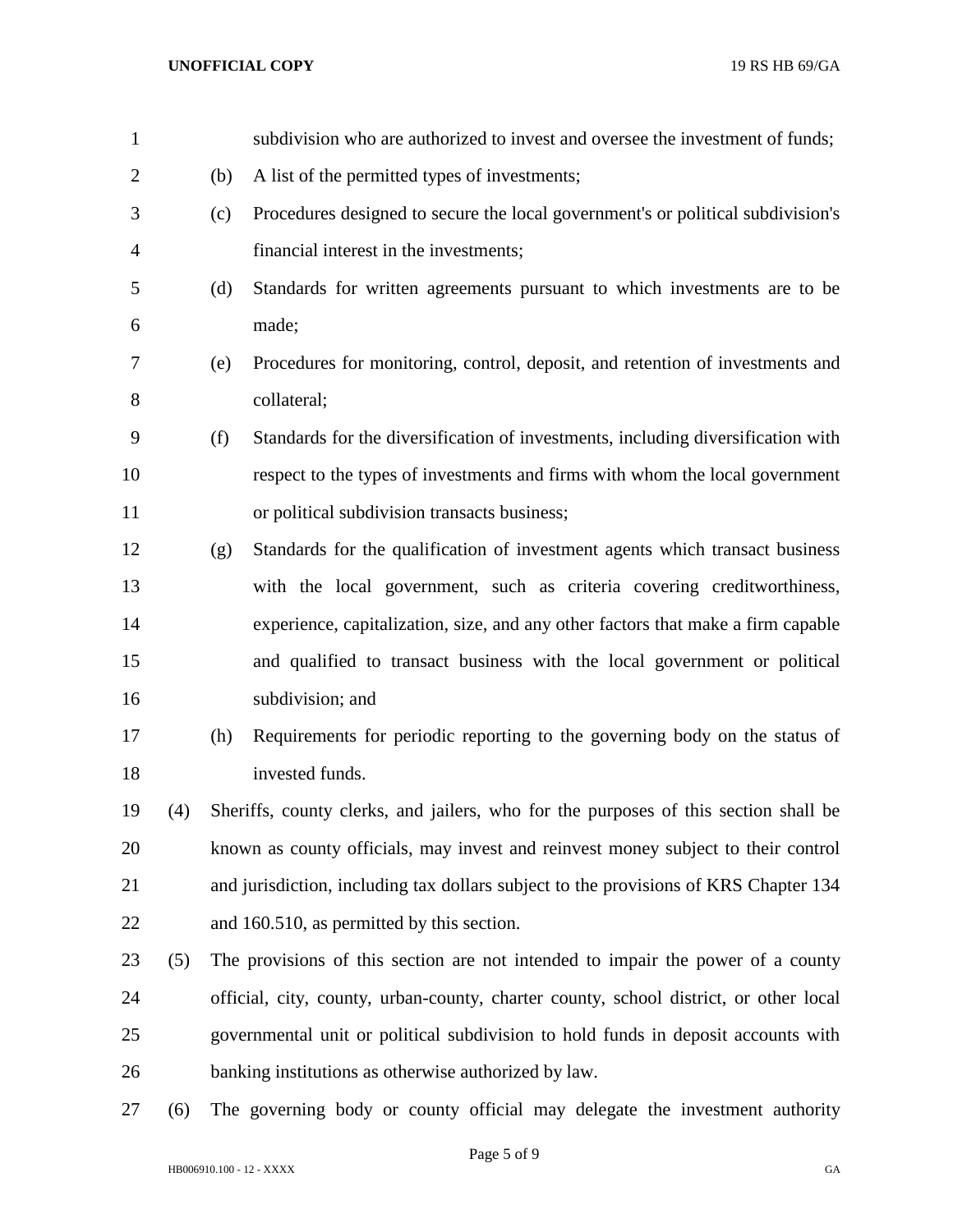| $\mathbf{1}$   |     |          | provided by this section to the treasurer or other financial officer or officers charged |
|----------------|-----|----------|------------------------------------------------------------------------------------------|
| $\overline{2}$ |     |          | with custody of the funds of the local government, and the officer or officers shall     |
| 3              |     |          | thereafter assume full responsibility for all investment transactions until the          |
| $\overline{4}$ |     |          | delegation of authority terminates or is revoked.                                        |
| 5              | (7) |          | All county officials shall report the earnings of any investments at the time of their   |
| 6              |     |          | annual reports and settlements with the fiscal courts for excess income of their         |
| 7              |     | offices. |                                                                                          |
| $8\,$          | (8) |          | The state local debt officer is authorized and directed to assist county officials and   |
| 9              |     |          | local governments, except school districts, in investing funds that are temporarily in   |
| 10             |     |          | excess of operating needs by:                                                            |
| 11             |     | (a)      | Explaining investment opportunities to county officials and local governments            |
| 12             |     |          | through publication and other appropriate means; and                                     |
| 13             |     | (b)      | Providing technical assistance in investment of idle funds to county officials           |
| 14             |     |          | and local governments that request that assistance.                                      |
| 15             | (9) | (a)      | The state local debt officer may create an investment pool for local                     |
| 16             |     |          | governments, except school districts, and county officials; and counties and             |
| 17             |     |          | county officials and cities may associate to create an investment pool. If               |
| 18             |     |          | counties and county officials and cities create a pool, each group may select a          |
| 19             |     |          | manager to administer their pool and invest the assets. Each county and each             |
| 20             |     |          | county official and each city may invest in a pool created pursuant to this              |
| 21             |     |          | subsection. Investments shall be limited to those investment instruments                 |
| 22             |     |          | permitted by this section. The funds of each local government and county                 |
| 23             |     |          | official shall be properly accounted for, and earnings and charges shall be              |
| 24             |     |          | assigned to each participant in a uniform manner according to the amount                 |
| 25             |     |          | invested. Charges to any local government or county official shall not exceed            |
| 26             |     |          | one percent (1%) annually on the principal amount invested, and charges on               |
| 27             |     |          | investments of less than a year's duration shall be prorated. Any investment             |

Page 6 of 9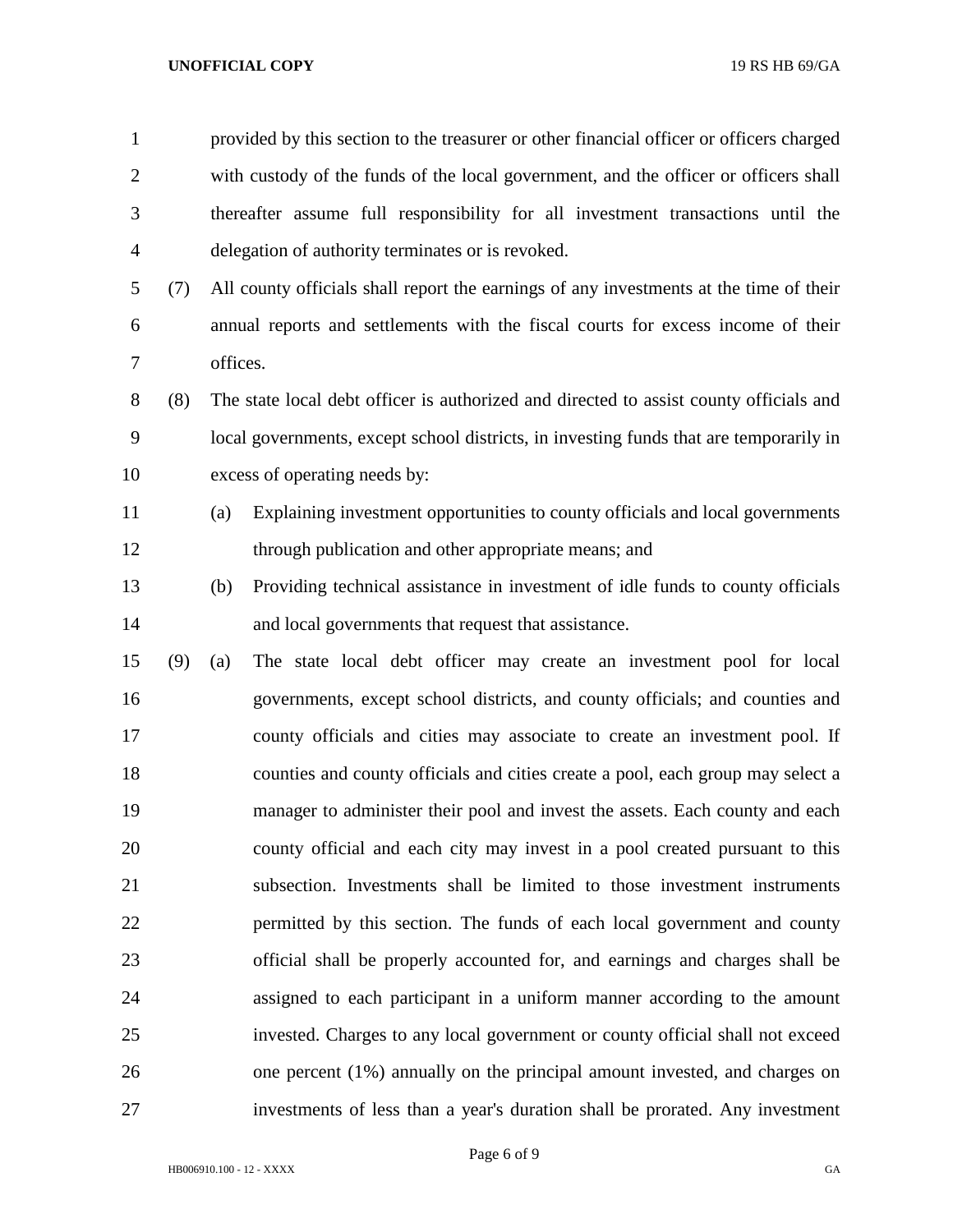pool created pursuant to this subsection shall be audited each year by an independent certified public accountant, or by the Auditor of Public Accounts. A copy of the audit report shall be provided to each local government or county official participating in the pool. In the case of an audit by an independent certified public accountant, a copy of the audit report shall be provided to the Auditor of Public Accounts, and to the state local debt officer. The Auditor of Public Accounts may review the report of the independent certified public accountant. After preliminary review, should discrepancies be found, the Auditor of Public Accounts may make his or her own investigative report or audit to verify the findings of the independent certified public accountant's report.

- (b) If the state local debt officer creates an investment pool, he or she shall establish an account in the Treasury for the pool. He or she shall also establish a separate trust and agency account for the purpose of covering management costs, and he or she shall deposit management charges in this account. The state local debt officer may promulgate administrative regulations, pursuant to KRS Chapter 13A, governing the operation of the investment pool, including but not limited to provisions on minimum allowable investments and investment periods, and method and timing of investments, withdrawals, payment of earnings, and assignment of charges.
- (c) Before investing in an investment pool created pursuant to this subsection, a local government or county official shall allow any savings and loan association or bank in the county, as described in subsection (1)(d) of this section, to bid for the deposits, but the local government or county official shall not be required to seek bids more often than once in each six (6) month period.
- 

(10) (a) With the approval of the Kentucky Board of Education, local boards of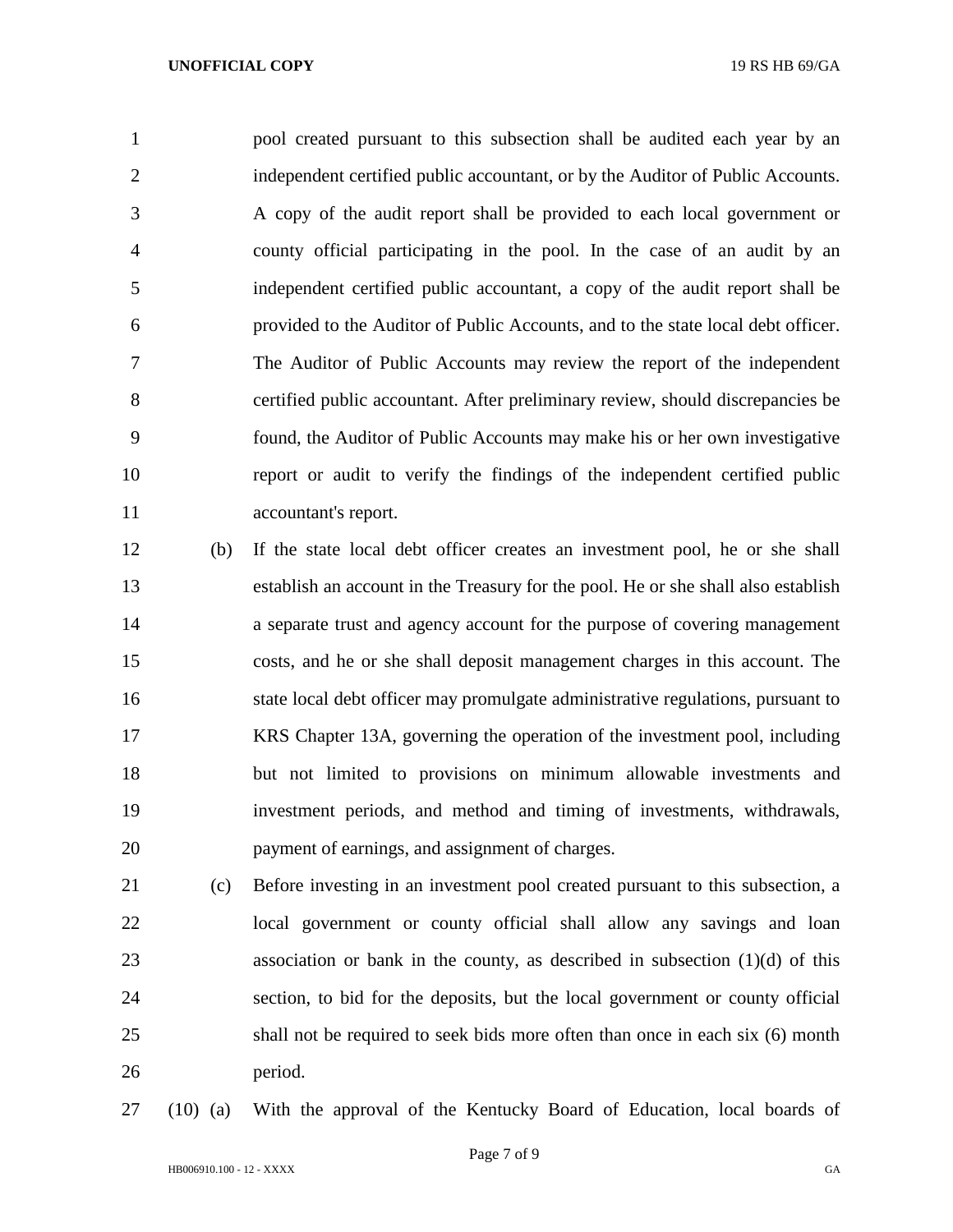education, or any of them that desire to do so, may associate to create an investment pool. Each local school board which associates itself with other local school boards for the purpose of creating the investment pool may invest its funds in the pool so created and so managed. Investments shall be limited to those investment instruments permitted by this section. The funds of each local school board shall be properly accounted for, and earnings and charges shall be assigned to each participant in a uniform manner according to the amount invested. Charges to any local school board shall not exceed one percent (1%) annually on the principal amount invested, and charges on investments of less than a year's duration shall be prorated. Any investment pool created pursuant to this subsection shall be audited each year by an independent certified public accountant, or by the Auditor of Public Accounts. A copy of the audit report shall be provided to each local school board participating in the pool. In the case of an audit by an independent certified public accountant, a copy of the audit report shall be provided to the Auditor of Public Accounts, and to the Kentucky Board of Education. The Auditor of Public Accounts may review the report of the independent certified public accountant. After preliminary review, should discrepancies be found, the Auditor of Public Accounts may make his or her own investigative report or audit to verify the findings of the independent certified public accountant's report.

 (b) The Kentucky Board of Education may promulgate administrative regulations governing the operation of the investment pool including but not limited to provisions on minimum allowable investments and investment periods, and methods and timing of investments, withdrawals, payment of earnings, and assignment of charges.

## *(11) As used in this section, "competent rating agency" means a rating agency*